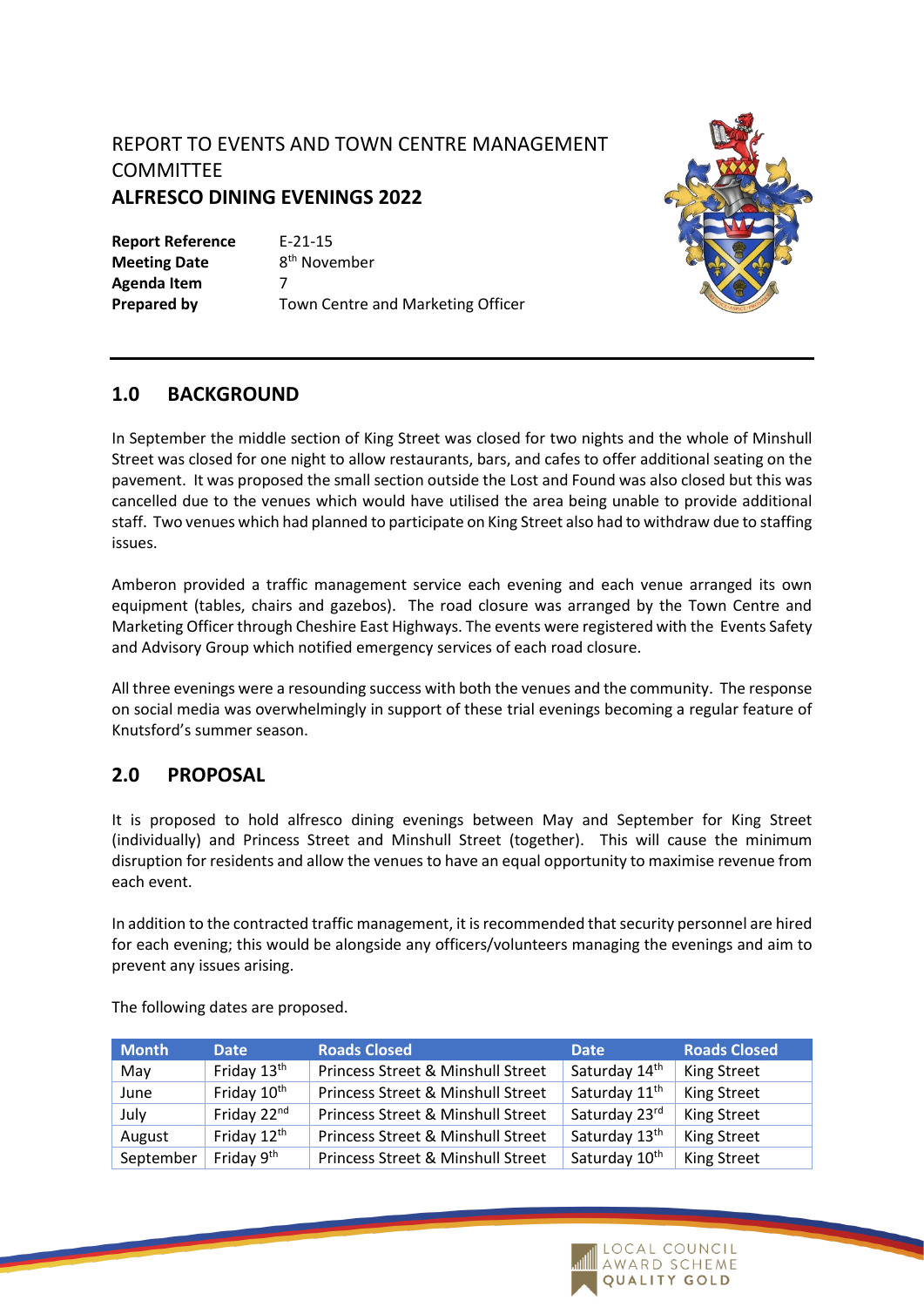The committee has previously agreed the evenings should not coincide with Makers Market weekends and it is recommended that they are also not held on the weekend of the Royal May Day celebrations due to the road closures already in place that weekend and the high volume of visitors to the town.

The June dates coincide with the Music Festival.

The July dates coincide with the RHS Tatton as the venues felt this would create additional footfall in the town as well as giving the venues the opportunity to create 'RHS menus' and showcase the town centre's floral walk to visitors; tables could be decorated with flowers.

The August dates coincide with the first Food and Drink Festival as this is an obvious partnership.

The venues that will be able to take part would be:

| <b>King Street</b>           | <b>Minshull Street</b> | <b>Princess Street</b> |
|------------------------------|------------------------|------------------------|
| Evuna                        | Project 53             | Lost and Found         |
| Kampai Sushi Bar & Grill     | Café on the Corner     | Dexter & Jones         |
| Gusto                        | La Casa Del Habanos    | Copper 29              |
| Rose and Crown               | The Angel              | Chicinos               |
| Cross Keys                   |                        | April's Kitchen        |
| $D-13$                       |                        | Kuckoo's               |
| Eastern Revive               |                        | The Old Sessions House |
| Margao                       |                        | Chicinos               |
| Cheshire House Bar and Grill |                        | Lost and Found         |
| Wine and Wallop              |                        |                        |
| <b>Piccolinos</b>            |                        |                        |
| King Street Kitchen          |                        |                        |

#### **3.0 CLOSURE OF PRINCESS STREET**

The closure of Princess Street is more disruptive to residents due to it providing the only means of vehicular access to a number of properties. The Town Centre and Market Officer undertook a short survey of three options for a Princess Street event:

- Full Closure closing the extent of Princess Street
- Partial Closure only closing the area outside Lost and Found
- Restricted Access suspension of parking where pavements are sufficiently wide and slowing of traffic to enable pavements to be utilised

Disappointingly only five responses were received. The results were as follows:

| <b>Respondent Street</b> | <b>Full closure</b> | <b>Partial Closure</b> | <b>Restricted Access</b> |
|--------------------------|---------------------|------------------------|--------------------------|
| <b>Regent Street</b>     | Unsure              | Support                | Unsure                   |
| Church View              | Object              | Support                | Unsure                   |
| <b>Princess Street</b>   | Object              | Support                | Support                  |
| Church View              | Support             | Support                | Support                  |
| <b>Regent Street</b>     | Support             | n/a                    | n/a                      |

The following additional comments were made: